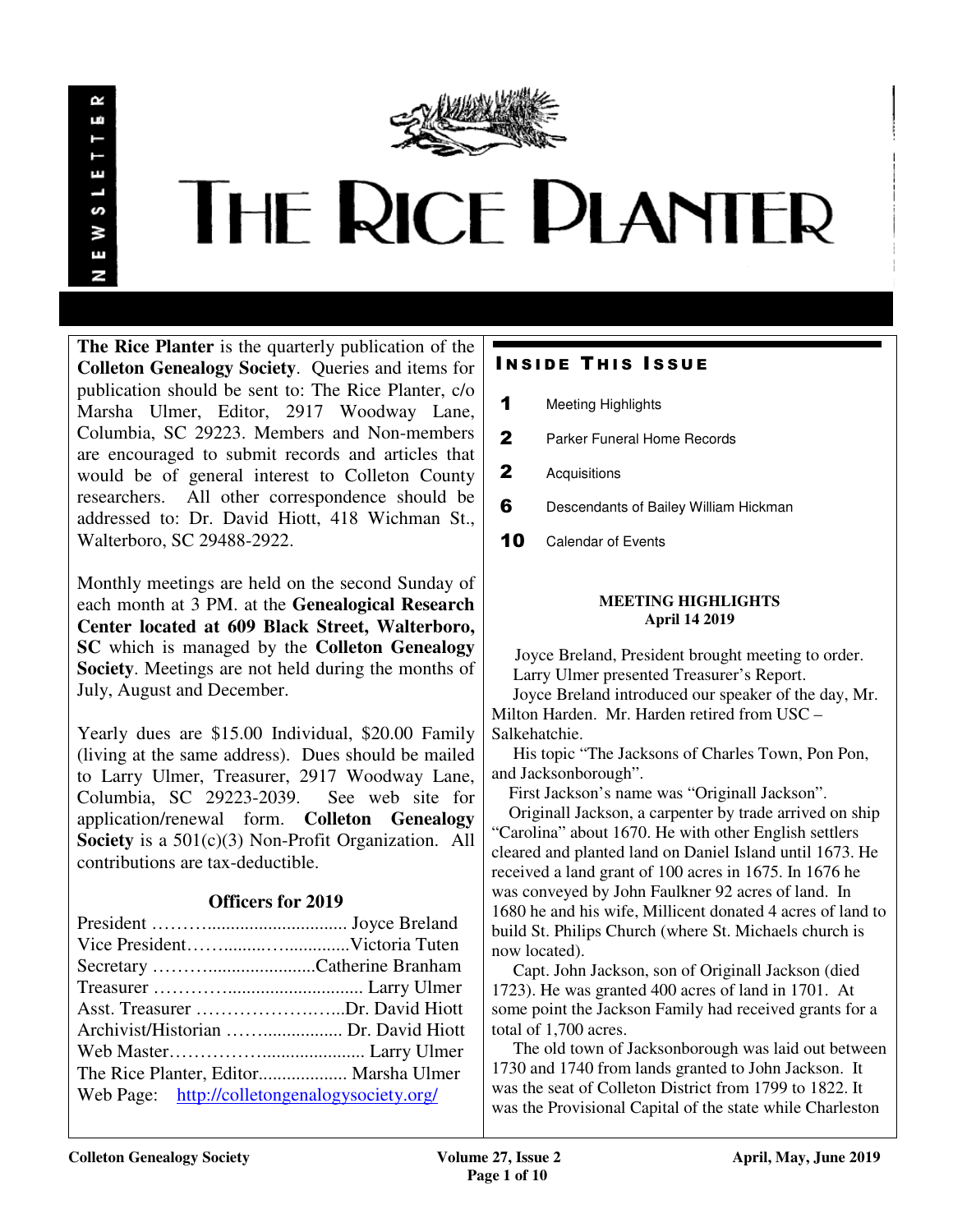#### **MEETING HIGHLIGHTS April 14 2019 cont'**

was under siege during closing months of American Revolution.

 This was a wonderful power point presentation by Milton W. Harden. You will find more information on this presentation by visiting Colleton Genealogy Research Center.

Meeting Adjourned:

 Those attending were: Cathy Branham, Joyce Breland, Bob Connelly, Milton Harden, John Hiott, David and Bobbi Hiott, Matt Hiott, Pat Johnson, Joy Lawson, Betty Jane Miller, Hollie Phillips, Victoria and Heather Tuten, Larry and Marsha Ulmer.

#### **MEETING HIGHLIGHTS May 05 2019**

Matt Hiott called the meeting to order.

Guest Speaker: Mr. Matt Hiott

 Topic: Early History of Bethel Presbyterian Church and People of Pon Pon.

 The church was founded in 1728 by Archibald Stobo. Archibald Stobo originally tried to establish a church in Panama however his mission failed. Stobo's ship was anchored in Charleston, SC and while he was ashore a hurricane sank the ship. Stobo stayed in Charleston and established several churches in the Low Country. His first church was very small and was replaced in 1746 by a forty foot square structure. In 1821 a chapel was built in Walterboro, SC and the congregation then moved to Walterboro. In 1879 the church was destroyed by a tornado and in 1886 the church was destroyed by fire. The church at present was built in 1969.

 The oldest existing records can be found in a ledger dated from 1735–1758. Names mentioned in the ledger are Andrews, Boggs, Buer, Crole, Donnon, Farley, Hayne, Jackson, Livingston, Oswald, Martin and Campbell.

 A special room at the church has been set up by Dr. Hiott for those wishing to do further research.

Meeting Adjourned.

 Those attending were: Cathy Branham, Joyce Breland, Bobbi Hiott, Henry Hiott, Matt and Katie Hiott, Pat Johnson, Joy M. Lawson, Byron Lee, Sarah Miller, and Moultrie Plowden.

# **WORKSHOP HIGHLIGHTS June 01 2019**

 Mr. Matt Hiott extended a welcome to members and guests attending Colleton Genealogy Society's Annual Workshop.

### **WORKSHOP HIGHLIGHTS June 01 2019 cont'**

Film entitled The Burnt Church and Exploration of Pon Pon Chapel was presented.

 The film of the history of Pon Pon Chapel was made by the Colleton Historical and Preservation Society.

 Colleton County was divided into ten parishes. Established in 1725 by an act of the General Assembly, Pon Pon Chapel of Ease was one of two churches serving St. Bartholomew's Parish after the Yemassee War (1715) The chapel was located on Parker's Ferry Road. The first structure, was wood, but was replaced in 1754 by a brick structure. Unfortunately, the brick structure burned around 1801. It was rebuilt between 1821 and 1822 and was in use until 1832. The congregation moved to Walterboro to St. Jude's. The Chapel's historical significance is due to John Wesley preaching two sermons on April 24 1737 and to the cemetery where Congressman Aedanus Burke and O'Bryan Smith are buried. It was listed on the National Registry January 05 1972.

 Christie Slocum from the Historical and Preservation Society answered questions and told of future plans for the site.

 Personal Research was made available in our Research Center after the presentation.

 Those Attending: Julie Bell, Cathy Branham, Joyce Breland, Bobbi Hiott, Katie Hiott, Matt Hiott, Deloris Layne, Kenny Layne, Christie Slocum and Larry Ulmer.

# **ACQUISITIONS**

# **DONATION GIVEN BY**

**Tennessee Ancestors by East Tennessee Historical Society Kenny & Delores** 

**The Carolina Herald cds & Newsletter by SC Genealogical** 

**Monetary Contributions:** 

Layne

**Photo Album Eleanor Veronee** 

Clarence Ryan Sharon Tillman Virginia Baksa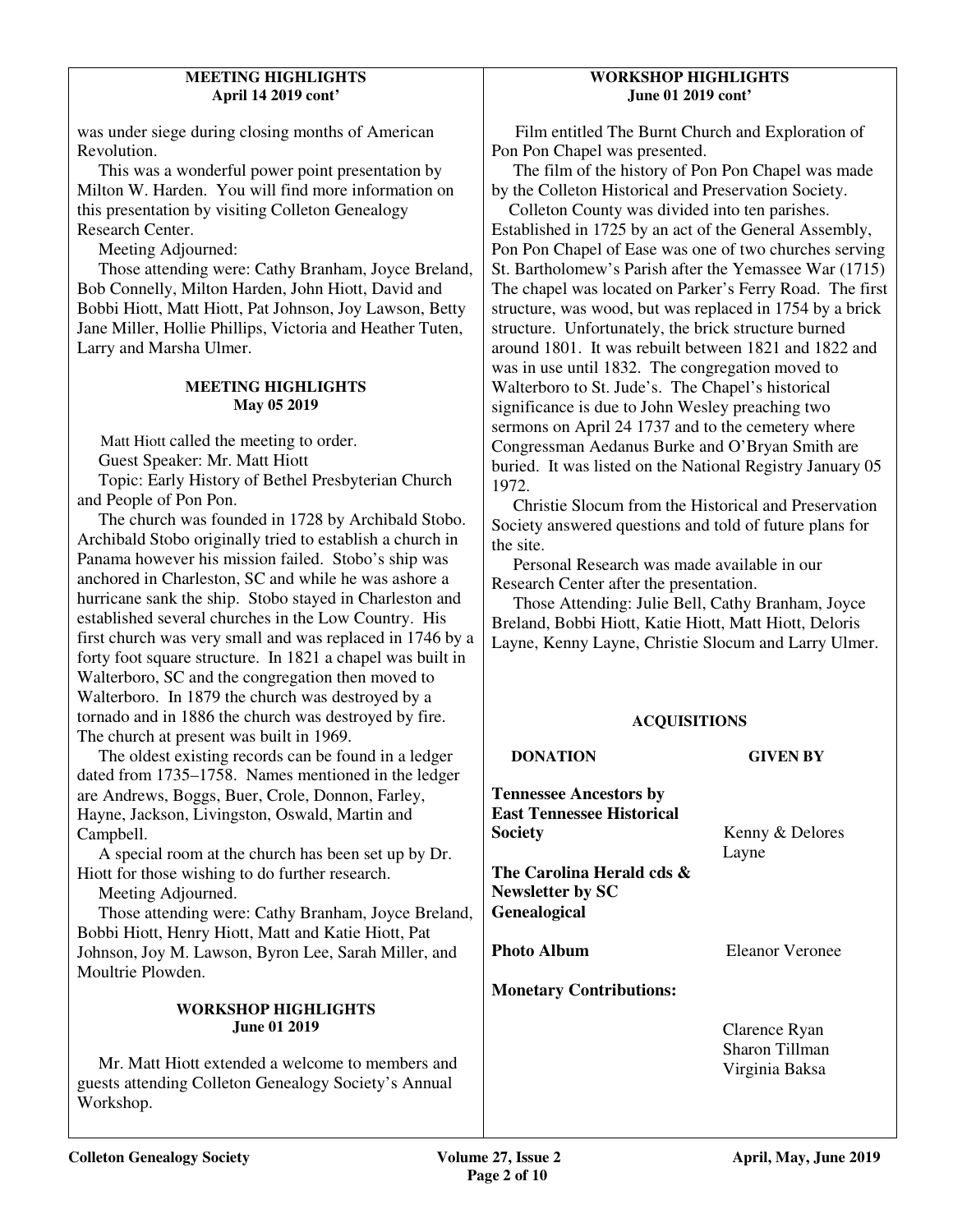#### **PARKER FUNERAL HOME RECORDS Crosby, Lucy Crosby**  b. Nov 06 1884 Colleton County, SC d. Jul 06 1960 Charleston County, SC bur: Bedons Baptist Church Cemetery Spouse: Clarence Crosby Father: Lawrence Crosby b. Colleton County, SC Mother: Adeline Robinson b. Colleton County, SC Dau: Mrs. Carey Crosby of Jericho, SC Mrs. Ida (M. E.) Crosby of Ladson, SC Mrs. Ludlow Colson of Walterboro, SC Mrs. Edgar E. Craven of Ladson, SC Half-Bro: Melvin Crosby of Walterboro, SC Eugene Crosby of Ashton, SC Robbie Crosby of Walterboro, SC 23 Grandchildren, 29 Great Grandchildren, 4 Great Great Grandchildren **Crosby, Hattie Savage**  b. Jun 12 1877 Colleton County, SC d. Jan 27 1960 Yemassee, SC bur: Bedon Baptist Church Cemetery Spouse: Eddie D. Crosby Father: John Savage b. Colleton County, SC Mother: Annie Garvin b. Colleton County, SC Sons: Blease Crosby of Yemassee, SC Richard Crosby of Walterboro, SC Russell Crosby of Yemassee, SC Earl Crosby of Yemassee, SC Hillie Crosby of Yemassee, Sc Guy Crosby of Yemassee, SC Dau: Mrs. Eugene DeWitt of Walterboro, SC Mrs.Jacob A, Gause of Phil., PA Bro: Tom Savage of Orangeburg, SC 8 Grandchildren **Crosby, Robert Junior**  b. Jun 06 1890 Colleton County, SC d. Oct 30 1960 Colleton County Hospital, Walterboro, SC bur: Doctors Creek Baptist Church Cemetery Occ: Retired Farmer Div. Father: John Quillie Crosby b. Colleton County, SC Mother: Martha Smith b . Colleton County, SC Dau: Mrs. R. L. Lightle of Mt. Pleasant, SC Step-Son: Wayne Leroy Dandridge of Mt. Pleasant, SC 1 Granddaughter **Deer, Bessie Mixson Ulmer**  b. Sep 14 1885 Hampton County, SC d, Dec 29 1960 Colleton County, SC bur: Sand Hill Baptist Church Cemetery 1 st Spouse: Tulliouis Edward Ulmer 2 nd Spouse: James E. Deer Father: Irvin R. Mixson b: Hampton County, SC Mother: Susan Ann Bowers b. Hampton County, SC Bro: J. I. Mixson of Beaufort, SC 9 Step children and 1 Granddaughter: Linda Ulmer **PARKER FUNERAL HOME RECORD cont' Davis, Sarah Blocker**  b. Mar 13 1875 Colleton County, SC d. Jan 30 1960 Colleton County, SC bur: Penial Methodist Church Cemetery Father: John A. Blocker b. Colleton County, SC Mother: Margaret Bunton b. Colleton County, SC Son: Rev. D. O. Davis of Spartanburg, SC James D. Davis of Columbia, SC R. G. Davis of Walterboro, SC C. H. Davis of Winston Salem Dau: Mrs. Leslie Leake of Charleston, SC Mrs. C. W. Lane of Charleston, SC Mrs. Florrie Johnson of Charleston, SC Mrs. D. V. Case of Charleston, SC Mrs. J. E. Litchfield of Walterboro, SC Mrs. L. H. DeVane of Georgia Bro: R. R. Blocker of Charleston, SC 48 Grandchildren 60 Great Grandchildren and 7 Great Great Grandchildren Total 0f 144 descendants **DeNardi, Angelo**  b. Feb 24 1904 Italy d. Jan 17 1960 Colleton County Hospital, Walterboro, SC bur: Live Oak Cemetery Occ: Tile Setter Div. Father: Louis DeNardi b. Italy Mother: Teresa Onaglia b. Italy Half-Bro: Joseph del Tedesco of Columbus, Ohio Caeser del Tedesco of Argentina, SA Half-Sis: Mrs. Mary Della Flora of Paris, Frances **Donaldson, Floyd Lamar**  b. Nov 27 1927 Savannah, GA d. Jun 07 1960 Chicago, Ill bur: Live Oak Cemetery Occ: Operating Engineer with The Ardoco Midwestern Co. Spouse: Lois Beach Father: J. L. Donaldson b. Statesboro, GA Mother: Ollie Mae Clark b. Meadow, GA Son: Floyd Lamar Donaldson Jr of Chicago, Ill Dau: Lydia Donaldson of Chicago, Ill Cynthia Donaldson and Lisa Donaldson of Chicago, Ill' Bro: James Donaldson of Havana, FL Sis: Mrs. Howard Naills of Walterboro, SC Maternal Grandfather and Step Grandmother Mr. & Mrs. B. C. Clark, Miller, GA **Douglas, James Trumie**  b. Aug 27 1896 Chattanooga, TN d. Apr 11 1960 Colleton County Hospital, Walterboro SC bur: Ebenezer Cemetery Occ: Retired Theatre Operator Spouse: Mary James Father: Robert Lee Douglas b. Chattanooga, TN Mother: Annie Kilgore b. Chattanooga, TN Bro: H. J. Douglas of Savannah, GA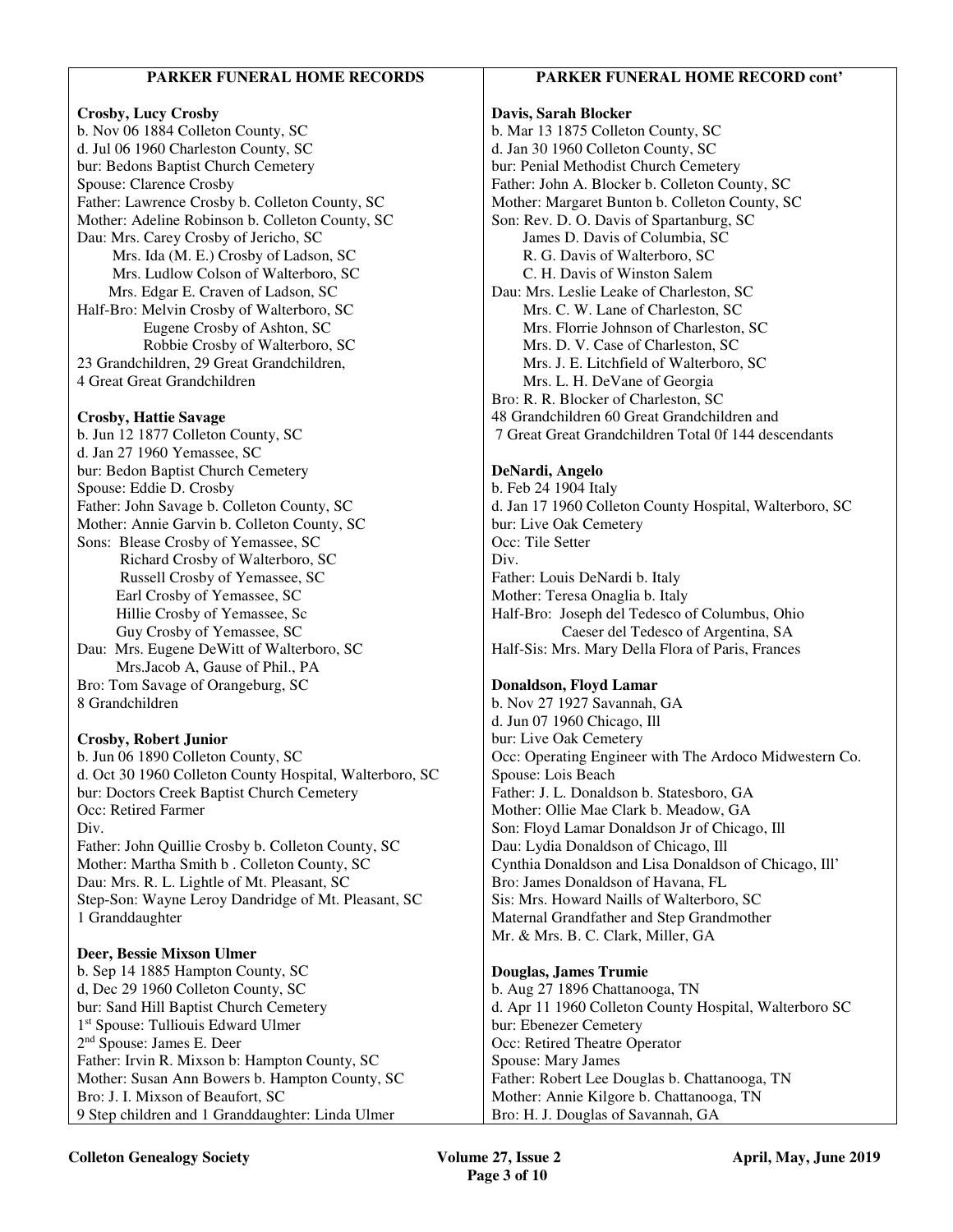# **PARKER FUNERAL HOME RECORDS cont'**

#### **Drawdy Sr, Lewis Cleveland**.

b. Jul 12 1907 Colleton County, SC d. May 27 1960 Colleton County Hospital, Walterboro, SC bur: Sandy Dam Cemetery Occ: Logging Contractor Spouse: Narcissa Hoats Father: Grover C. Drawdy b. Colleton County, SC Mother: Carrie Smith b. Colleton County, SC Son: Lewis Cleveland Drawdy Jr of Walterboro, SC Joel Leroy Drawdy of Colleton County, SC Dar: Miss Betty Lou Drawdy of Columbia, SC Mrs. Buckey Robertson of Columbia, SC Mrs. Robert Ellis of Chattanooga, TN Mrs. Johnny Edwards of Walterboro, SC Foster Dau: Margaretta,Reynolds of Walterboro, SC Bro: Paul S. Drawdy of Walterboro, SC James G. Drawdy of Walterboro, SC Jack Drawdy of Walterboro, SC Sis: Mrs. Coty Smith of Green Pond, SC Mar Richard Robertson of Charleston, SC Mrs. C. R. Thompson of Savannah, GA Mrs. Karl Kirkpatrick of Sumter, SC

5 Grandchildren

#### **Dreyer, Dennis James**

b. Feb 19 1942 St Louis, Missouri d. Oct 01 1960 Occ: Marine (Cpl of ParrisIsland) Father James E. Dreyer Mother: Dorothy Elizabeth Dreyer

#### **DuBois, Ellen Crosby**

b. Jun 05 1874 Colleton County, SC d. Jun 22 1960 Hospital in Columbia, SC bur: Peniel Baptist Church Cemetery Spouse: Hamilton Dubois Father: John Henry Crosby b. Colleton County, SC Mother: Mary Sineath b. Colleton County, SC

#### **Estes, Carter**

b. Jan 18 1920 Arkansas d, Mar 18 1960 Colleton County, SC bur: Live Oak Cemetery Occ: Insulator or Pipe Coverer Spouse: Mary Zena Ulmer Father: Samuel Estes b. Spartanburg, SC Mother: Mrs. F. O."Lillien Carter) Landers b. Louville, Miss Step-Son: Don Leo Pool of Walterboro, SC Charles Anthony Pool of Omaha, Neb Dau: Mary Donna Estes of Walterboro, SC Martha Wanda Estes of Walterboro, SC Step-Dau: Mrs.T. V. Gardner of Williston, SC Sis: Mrs. J. M. Moorhead of LA 6 Grandchildren

# **PARKER FUNERAL HOME RECORDS cont'**

#### **Evans, Tuter**

b. Apr 10 1888 Colleton County, SC d. Sep 24 1960 Walterboro, SC bur: Jones Swamp Pentecostal Holiness Church Cemetery Occ: Farmer Spouse: Hallie Valentine Father: Charles Evans b. Colleton County, SC Mother: Emma Hiott b. Colleton County, SC Son: Chesley Evans of Walterboro, SC Johnny J. Evans of Walterboro, SC Tillman Evans of Navy stationed in New Orleans Clyde H. Evans of Navy stationed in Norfolk, VA Ben Evans of Walterboro, SC Dau: Mrs. Wade Craven of Charleston, SC Mrs. Ernest Varnadoe of Walterboro, SC Bro: Swinton Evans of Walterboro, SC Levy Evans of Walterboro, SC 12 Grandchildren 8 Great Grandchildren **Felder, Marvin Platt**  b. Dec 25 1877 Orangeburg, SC d. Apr 05 1960 Colleton County Hospital, Walterboro, SC bur: St. George Cemetery Occ: Retired Newspaper Man 1 st spouse: Myra Connor 2<sup>nd</sup> Spouse; Florence Anderson Father: Pellum Roland b. Alabama Mother: Elecra Christina Hart b. Dorchester County, SC Son: William C. Felder of Westminster, SC Dr. Duncan S. Felder of Union, SC

 Chandler H. Felder of Columbia, SC Dau: Mrs. J. H. Powell of Walterboro, SC Mrs. Ronald Blake of Lakeland, FL Mrs. G. L. Marshall Jr of Greenwood Sis: Mrs. J. H. Harvey of Columbia, SC Mrs. D. F. Dukes of St. George, SC 12 Grandchildren and 1 Great Grandchild

#### **Fender, Florrie Elizabeth**

b. May 15 1893 Colleton County, SC d. Sep 09 1960 Colleton County Hospital, Walterboro, SC bur: Peniel Baptist Church Cemetery Father: J. W. F. Fender b. Colleton County, SC Mother: Malissa Ann Varnadoe b. Colleton County, SC Bro: David Fender of Oakland, CA Sis: Mrs. C. H. Hiott of Walterboro, SC

#### **Ferguson, George Ryan**

b. Jan 01 1898 Barnwell, SC d. Jan 20 1960 Veterans Hospital, Columbia, SC bur: Buckhead Advent Christian Church Cemetery Occ: Retired Farmer Father: John James Ferguson b. Barnwell, SC Mother: Essie Love b. Barnwell, SC Bro: Henry Allen Ferguson of Lodge, SC Sis: Mrs. Ruth Reeves of Allendale, SC 10 Nephews and Nieces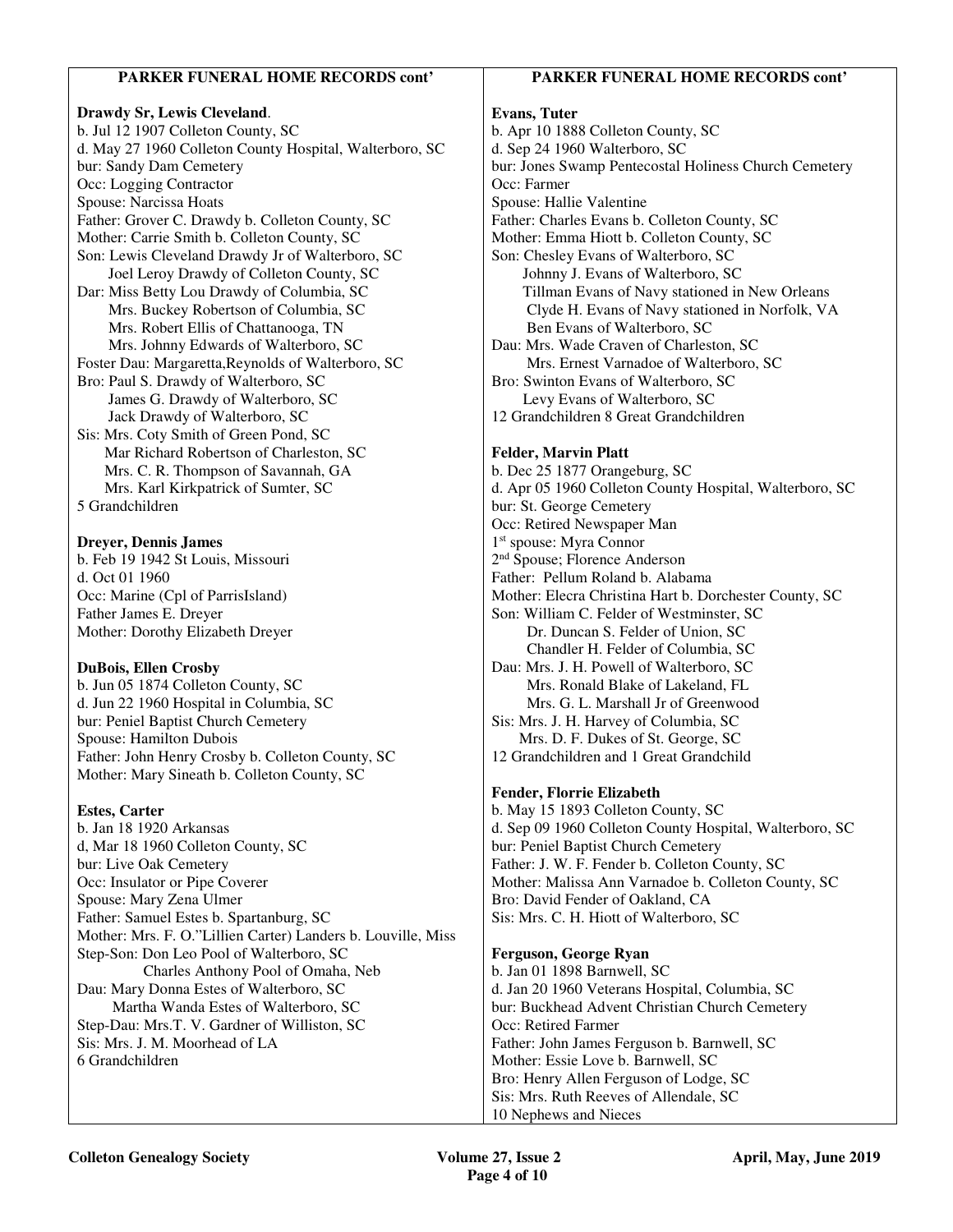#### **PARKER FUNERAL HOME RECORDS cont' Fennell, Alice Garvin**

b. Feb 24 1875 Jasper County, SC d. Jul 10 1960 Hampton County Hospital, Hampton, SC bur: Mt. Carmel Methodist Church Cemetery Spouse: Henry L. Fennell Father: James B. W. Garvin b. Jasper County, SC Mother: Rosa R. Johnston b. Jasper County, SC Dar: Mrs. W. H. Priester of Hampton, SC Mrs. W. E. Wilson of Walterboro, SC Mrs. H. C. Fender of Yemassee, SC Bro: Frank Garvin of Savannah, GA Paul Garvin of Savannah, GA F. D. Garvin of Houston, TX 10 Grandchildren 11 G. Grandchildren 2 GG Grandchildren

#### **Ficken, Wilson Evans**

b. Apr 25 1898 Early Branch, Hampton County, SC d. Apr 10 1960 Walterboro Golf Course bur: Family Cemetery near Early Branch, SC Occ: Dist. Rep.Standard Oil (Prev. with Atlantic Coastline RR) 1 st Spouse: Bertye Riley 2 nd Spouse: Edith Gipson Father: Carl F. W. Ficken b. Hanover, Germany Mother: Anna Newton b. Charleston, SC Dau: Mrs. Geo. M. Seignious of Washington, DC Bro: George Ficken of Early Branch, SC John Ficken of Early Branch, SC Sis: Mrs. Anna Foy of Early Branch, SC Mrs, Vance Taylor of Augusta, GA 4 Grandchildren

#### **Fishburne, Benjamin P.**

b. 1887 Walterboro, SC d. May 26 1960 Washington Hospital Center bur: Live Oak Cemetery Occ: Patent Attorney Spouse: Cecelia Niland Father: Dr. Benjamin Fishburne b Walterboro, SC Mother: Elizabeth Alice Bedon b. Camden, SC Son: Benjamin P. Fishburne Jr of Washington, DC 7 Grandchildren

# **Fisk, Harry Gilbert**

b. Jan 07 1900 Colleton County, SC d. Oct 31 1960 Colleton County, SC bur: Bethel Methodist Church Cemetery Occ: Farmer Spouse: Ethel Herndon Father: Berry Fisk b. Colleton County, SC Mother: McCarie Lemacks b. Colleton County, SC Son: Shuler Fisk of Walterboro, SC Chester Fisk Sgt 1st Class of Ft Jackson, SC Dau: Mrs. Harold Preacher of Ruffin, SC Mrs. Lloyd Infinger of St. George, SC Mrs. Carroll Crosby of Walterboro, SC 10 Grandchildren

# **PARKER FUNERAL HOME RECORDS cont'**

**Frazier, Florence Evelyn**  b. Dec 10 1940 Walterboro, SC d. Dec 28 1960 Colleton County, SC bur: Live Oak Cemetery Father: Harry Lee Frazier b. Orangeburg County, SC Mother: Evelyn McDaniel b. Hampton, SC Paternal Grandmother: Mrs. Minnie L. Frazier of Charleston, Maternal Grandmother: Mrs. Florence Ellis McDaniel of Walterboro, SC Sis: Harriett Frazier Tindall of Columbia, SC

### **Fripp, Harriett Fuller**

b. Nov 04 1872 Hampton County, SC d., Jul 17 1960 Colleton County, SC bur: Live Oak Cemetery Spouse: Charles Henry Fripp Father: Dr. William Fuller b. Beaufort County, SC Mother: Anna Govan Washington Steele of Beaufort Dist, SC Son: W. Fuller Fripp of Walterboro, SC Dau: Miss Louise Fripp of Walterboro, SC 1 Granddaughter: Mrs W. C. Whatley of Walterboro, SC

# **Garner, Carol Lynn**

b. Nov 07 1958 Walterboro, SC d. Mar 22 1960 Colleton County Hospital, Walterboro, SC bur: Green Pond Methodist Church Cemetery Father: Rudolph W. Garner b. Florence County, SC Mother: Patricia Ann Thomas b. Georgetown County, SC Bro: Rudolph Garner Jr years Michael Garner 4 years Sis: Debra Louise Garner 2 years

# **Garvin, Richard Alfred**

b. Dec 10 1903 Colleton County, SC d. Sep 18 1960 Colleton County Hospital, Walterboro, SC bur: Smoaks Cemetery near Snyders Occ: Farmer and Cattle Raising Father: James Oliver Garvin b. Colleton County, SC Mother: Dora Benton b. Colleton County, SC Bro: J. William Garvin of Cherokee Plantation Harmon H. Garvin of Jacksonboro, SC Sis: Mrs. Connie Benton of Jacksonboro, SC Mrs. Harvey Blackie of Warwick, GA

# **Gregorie, Isaac McPherson**

b. Jul 12 1886 Hampton County. SC d. Sep 18 1960 Colleton County Hospital, Walterboro, SC bur: Stoney Creek Presbyterian Church, McPhersonville, SC Occ: Distributor Texas Co. Oil Com, Inc. Spouse: Louise Hutson Father: John Baker Gregorie b. Beaufort Dist., SC Mother: Harriett Elizabeth Gregorie b. Beaufort Dist, SC Son: Isaaac Hutson Gregorie of McPhersonville, SC Bro: W. D. Gregorie of Yonges, Island, SC Alec F. Gregorie of Yemassee, SC Louis R. Gregorie of Beaufort, SC Harry B. Gregorie of Bennettsville, SC Sis: Miss Harriett Elizabeth Gregorie of McPhersonviille, SC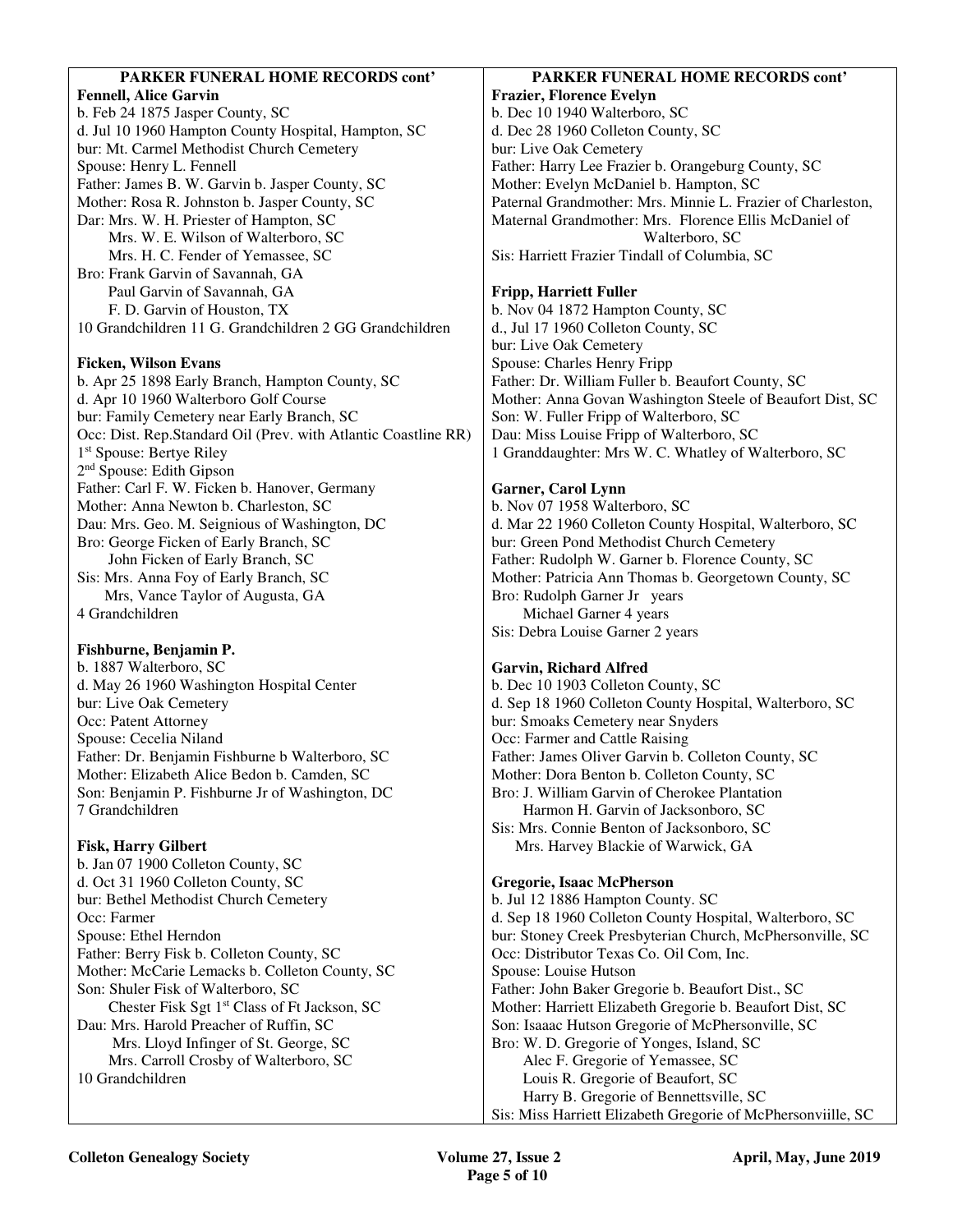#### **DESCENDANTS OF BAILEY WILLIAM HICKMAN Generation Three cont'**

20. **Sarah Matilda Agnes Hickman and Archieville Henry Owen "Archie" Langdale**

#### *Children:*

- + 95 i. Joseph Calvin Langdale born October 06 1877.
- + 96 ii. Katherine T. "Kate" Langdale born February 20 1880.
- + 97 iii. Ira M. Langdale born October 21 1883.
- + 98 iv. Della D. Langdale born March 04 1886.
- + 99 v. Daisy Langdale born February 12 1888.
	- 100 vi. Melvin "Halsey" Langdale, born August 09 1889 in Colleton Co, SC, died February 16 1976 in Georgetown, SC, buried in Hucksfield Cemetery, Georgetown Co, SC. He married (1) **Vivia Veronica Morris**, born April 25 1887 in Hendersonville, Henderson Co. NC (daughter of **Terrell T. Morris and Martha J. Andrews**), died February 18 1950 in Greenville, Greenville Co, SC, buried in Woodlawn Memorial Park, Greenville, Greenville Co, SC. Vivia: Buried under maiden name. He married (2) **Mary Ella Cribb**, born April 01 1909 in Pleasant Hill, Georgetown Co, SC (daughter of **William Kirton Cribb and Cornelia Belle Powers**), died March 07 2004 in Georgetown, SC, buried in Hucksfield Cemetery, Georgetown Co, SC.
- + 101 vii. Henry "Albert" Langdale born March 10 1896.
	- 102 viii. May Belle Langdale, born March of 1898. She married Unknown **Martin**.
- + 103 ix. Grace "Gracie" Leila Langdale born November 21 1899.
- 21. **Martha Mildred Hickman**, born March 24 1860 in Colleton Co, SC, died December 24 1941 in Colleton Co, SC, buried in Pleasant Grove Baptist Church, Walterboro, Colleton Co, SC. She married **Humphrey Benjamin Langdale**, born March 6 1854 in Colleton Co, SC (son of **Josiah William Marmaduke Langdale** and **Margaret E. "Mamie" Crosby**), died March 12 1919 in Walterboro, Colleton Co, SC, buried in Pleasant Grove Baptist Church, Walterboro, Colleton Co SC.

*Children:*

- 104 i. Wilford Augustus "Gussie" Langdale, born January 18 1877, died March 4 1921 in Savannah, Chatham Co, GA, buried in Pleasant Grove Baptist Church, Walterboro, Colleton Co, SC, occupation Engraver. He married **Eugenia Florence McKenzie**, about 1904, born about 1882 in South Carolina (daughter of **Lawrence McKenzie and Sarah Margaret Rose Stall**), died January 5 1920 in Savannah, Chatham Co, GA.
- + 105 ii. William Palmer Langdale Sr born May 27 1879.
- + 106 iii. Josephine Cooley "Josie" Langdale born January of 1883.
- + 107 iv. Martha Elizabeth "Lizzie" Langdale born March 10 1885.
- + 108 v. Ada Lee Langdale born September 23 1887.
- + 109 vi. Lula Lilly Langdale born October 26 1889.
- + 110 vii. Humphrey Barney Langdale born December 4 1891.
- + 111 viii. Dora Katherine Langdale born September 29 1893.
- + 112 ix. Ida Mae Langdale born September 22 1895.
- + 113 x. Donnie Ella "Donie" Langdale born December 7 1897.
- + 114 xi. Benjamin Heyward "Bennie" Langdale born March 5 1903.
- + 115 xii. Ethel Langdale born January 16 1900.
- 22. **Charles Franklin Hickman**, born about 1863, died about 1903. Some sources have Charles E. Hickman and another source has Willie Hickman and Mary Johnson. He married **Mary Elizabeth Johnston**, born June 15 1876 in Charleston, SC (daughter of **Philip Johnson** and **Annie Smoak**), died February 23 1955 in Old Roper Hospital, Charleston, SC, buried in Carolina Memorial Gardens, N. Charleston, SC. **Mary**: Tombstone reads 1871 - 1955.

- + 116 i. Phillip Edward "Willie" Hickman born September 15 1887.
- + 117 ii. Eula Estelle Hickman born July 26 1891.
- + 118 iii. Rudell Della Hickman born August 16 1894.
- + 119 iv. Charles Eugene Hickman born October 5 1895.
	- 120 v. Laura Campbell Hickman, born February 17 1899 in Colleton Co, SC, died January 15 1916 in Colleton Co, SC, buried in Bennets Point, SC, never married.
	- 121 vi. Mary Hickman.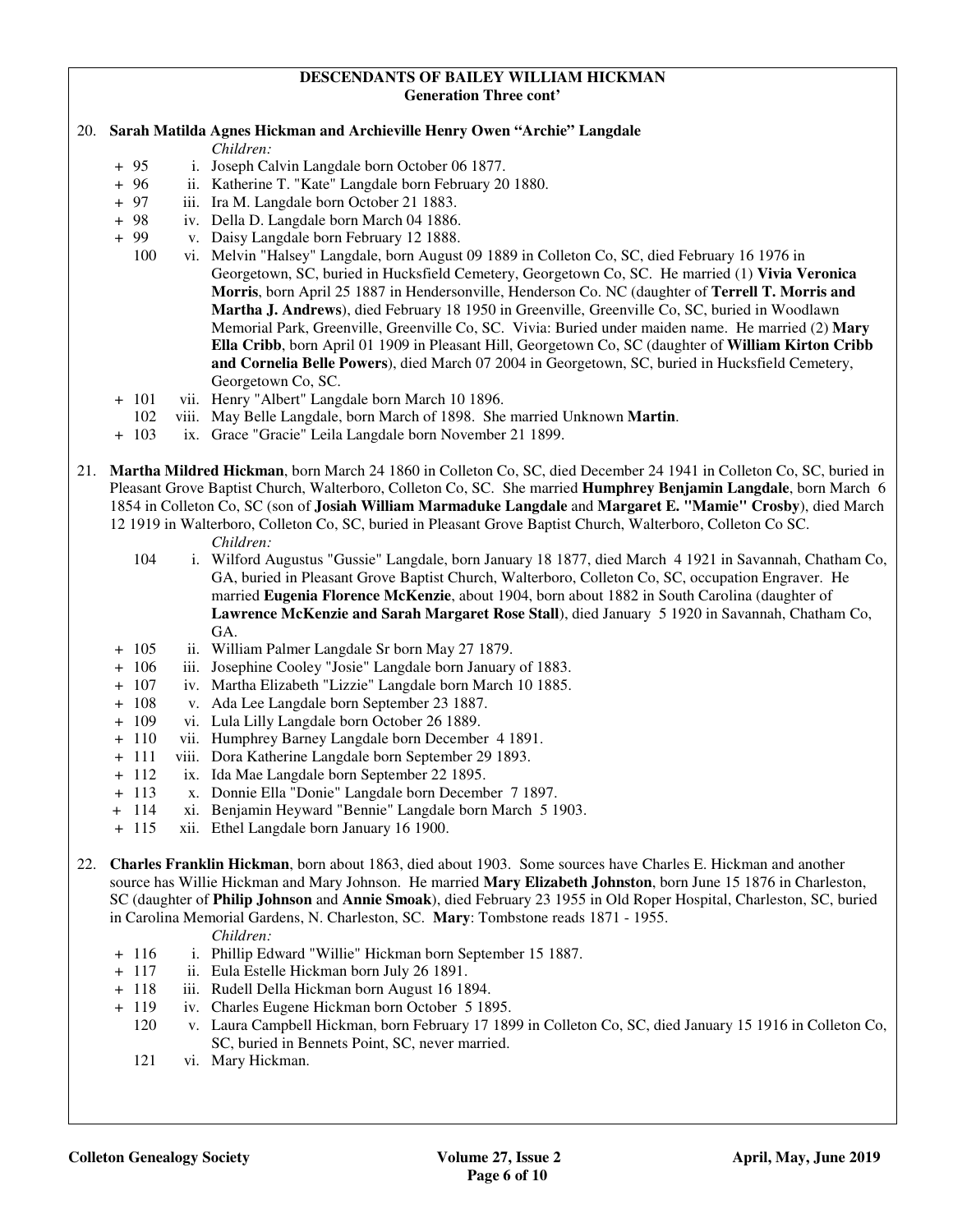*Generation Four*

26. **Wilder Hickman**, born December 08 1879 in South Carolina, died December 05 1921 in Texas. He married **Jessie Elizabeth Nichols**.

*Children:*

- 122 i. Grace Hickman, born about 1903.
- 123 ii. Helen Hickman, born about 1906.
- 124 iii. Edward Hickman, born about 1908.
- 125 iv. Floyd Hickman, born about 1911.
- 126 v. Russell Lee Hickman, born about 1915.
- 127 vi. Beyal Hickman, born 1920.
- 27. **Homer Peter D. Hickman**, born June 09 1880 in South Carolina, died October 02 1958, military Veteran World War I and World War II, buried in Big Hill Cemetery, Limestone Co, TX. He married (1) **Lela Arbaline McKay**, born October 02 1887 in Mississippi (daughter of **Unknown McKay** and **Josephine Whitehead**), died March 21 1937, buried in Big Hill Cemetery, Limestone Co, TX.

*Children:*

- 128 i. Florence Stella Hickman, born 1910 in Texas. Living in Groesbeck, TX as of Nov 1973 She married Unknown Alewine.
- 129 ii. Luella Lela Hickman, born September 26 1913 in Texas, died November of 1973, buried in Big Hill Cemetery, Limestone County, TX. She married H. Dean Lowe, September 15 1934 in Big Hill, TX, born June 28 1909, died December 14 1979, buried in Big Hill Cemetery, Limestone County, TX.

 He married (2) **Hallie Belle Polk**, born October 24 1890 in Texas (daughter of **E. C. Polk** and **Callie C. Unknown**), died June 17 1977 in Groesbeck, Limestone Co, TX, buried in Thornton Cemetery, Thornton, Limestone Co, TX. **Hallie**: Previously married Luther Boatler and had Mildred Marguerite, and Beth Elaine.

28. **George Washington Hickman**, born Jul 041882 in South Carolina, died November 01 1966 in Nederland, Jefferson Co, TX, buried in Guedry Cemetery, Batson, Hardin Co, TX. He married **Ammie Beatrice Hatcher**, born January 13 1887 in China, Jefferson Co, TX (daughter of **John T. Hatcher** and **Martha Jane Baker**), died August 23 1947 in Houston, Harris Co, TX, buried in Guedry Cemetery, Batson, Hardin Co, TX.

*Children:*

- 130 i. Martha A. Hickman, born about 1904.<br>131 ii. Myrtle B. Hickman, born June 26 1905
- ii. Myrtle B. Hickman, born June 26 1905, died November 22 1988 in Liberty Co, TX. She married Charles Guy McCreight.
- 132 iii. George Edward "Ed" Hickman, born January 23 1907, died April 22 1988, buried in Guedry Cemetery, Batson, Hardin Co, TX. He married Lena Unknown, born April 10 1915, died March 30 1991.
- 133 iv. James G. "Boots" Hickman, born February 15 1910, died August 12 1980, buried in Guedry Cemetery, Batson, Hardin Co, TX. He married Florence Daniel.
- 134 v. Eura Lee Hickman, born June 23 1918, died February 01 1990 in Jefferson Co, TX, buried in Guedry Cemetery, Batson, Hardin Co, TX. She married Dewey D. Bagwell.
- 135 vi. Johnnie Mae Hickman, born January 28 1922 in Marisee, TX, died September 11 2012 in Carthage, TX, buried in Guedry Cemetery, Batson, Hardin Co, TX. She married Arthur Gilbert Riley, February 02 1942 in Hardin, TX (son of Gilbert Arthur Riley and Edna Holmes).
- 29. **Nancy Hickman**, born December 30 1872, died December 10 1934, buried in West View Cemetery, Augusta, Richmond Co, GA. She married **Frank Washington "Wash" Byrd**, 1892, born June 03 1867 in Georgia (son of **Isaiah Byrd** and **Sarah Frances Burch**), died March 07 1938 in Augusta, Richmond Co, GA, buried in West View Cemetery, Augusta, Richmond Co, GA.

- 136 i. Hattie Byrd, born 1893 in Georgia.
- + 137 ii. Otis W. Byrd Sr born August 05 1894.
	- 138 iii. Curtis Allen Byrd, born February 07 1898, died April 13 1957, buried in Hillcrest Memorial Park, Augusta, Richmond Co, GA. He married (1) Mamie Z. Parker, born March 11 1885, died January 07 1964, buried in Hillcrest Memorial Park, Augusta, Richmond Co, GA. Mamie: Previously married to J. A. Whitaker. He married (2) Lucille Aikens, born August 12 1903 in Taliaferro Co, GA, died April 17 1975 in Augusta, Richmond Co, GA, buried in Hillcrest Memorial Park, Augusta, Richmond Co, GA. Lucille: First wife of Samuel Garrett Cawley and second wife of Curtis A. Byrd.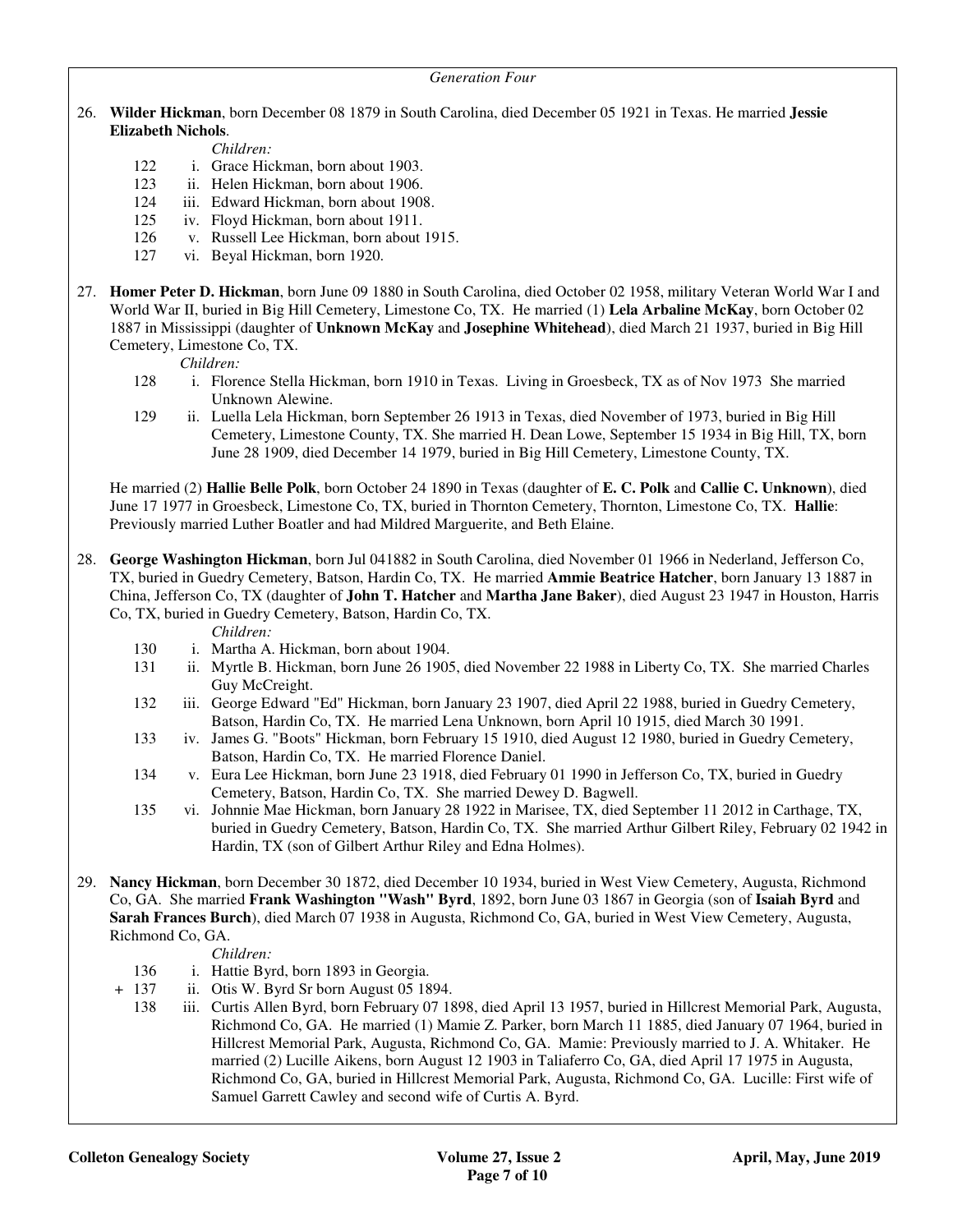- + 139 iv. Burtis Perkins Byrd born September 05 1899.
	- 140 v. Albert T. Byrd, born Dec 17 1905 in Augusta, Richmond Co, GA, died July 22 1960 in New Roper Hospital, Charleston, SC, buried in West View Cemetery, Augusta, Richmond Co, GA, occupation Pipefitter - Navy yard, never married.
	- 141 vi. Ernest Byrd, born May 12 1906, died February 25 1907, buried in West View Cemetery, Augusta, Richmond Co, GA.
	- 142 vii. Marie E. Byrd, born September 10 1907, died December 29 1920, buried in West View Cemetery, Augusta, Richmond Co, GA.
- + 143 viii. Ennis Byrd born July 04 1909.
- + 144 ix. Ira Fletcher Byrd Sr born June 02 1912.
	- 145 x. Sadie Mae Byrd, born 1916 in Georgia. She married Jesse Johnikins.
- 31. **Machesna "Chessie" Hickman**, born December 19 1876, died April 06 1947, buried in Westover Memorial Park, Augusta, Richmond Co, GA. She married **Wesley Ross Johnston**, born November 22 1868 (son of **James Anderson Johnson** and **Rachel Langdford**), died July 31 1937. **Wesley**: Married previously to Annie E. Johnston and had C. Hammond Johnston b. 1890 and Lillie Johnston Brooker b.1895.

*Children:*

- + 146 i. Harry Wesley Johnston born May 30 1909.
- 32. **William Broadus Hickman**, born September 01 1885 in South Carolina, died August 21 1933, buried in West View Cemetery, Augusta, Richmond Co, GA. He married **Mary Ellen O'Connell**, born June 27 1885 in Bath, SC, died May 27 1932, buried in West View Cemetery, Augusta, Richmond Co, GA.

*Children:*

- 147 i. Infant Hickman, died August 19 1928, buried in West View Cemetery, Augusta, Richmond Co, GA.
- 148 ii. William A. Hickman, born July 10 1905 in Augusta, Richmond Co, GA, died May 28 1945, buried in West View Cemetery, Augusta, Richmond Co, GA. He married Willie Jones, born August 02 1906, died February 16 1996, buried in West View Cemetery, Augusta, Richmond Co, GA.
- 149 iii. Ellen Irene Hickman, born March 16 1913 in Augusta, Richmond Co, GA, died January 31 2004 in St Joseph Hospital, Augusta, GA, buried in West View Cemetery, Augusta, Richmond Co, GA. She married James J. Simpson, born September 18 1900, died April 24 1982, buried in West View Cemetery, Augusta, Richmond Co, GA.
- 150 iv. Mary Edna Hickman, born December 19 1914 in Augusta, Richmond Co, GA, died December 03 1985, buried in West View Cemetery, Augusta, Richmond Co, GA. She married Unknown Usry.
- 151 v. Thomas Arthur Hickman, born February 20 1916, died November 11 2000 in Holyoke, Mass.
- + 152 vi. Harriet Hickman born September 17 1917.
	- 153 vii. Theodore Gordon "Ted" Hickman, born December 07 1918 in Augusta, Richmond Co, GA, died November 19 2002, buried in West View Cemetery, Augusta, Richmond Co, GA.
- 154 viii. William "Broadus" Hickman, born January 04 1920 in Augusta, Richmond Co, GA, died January 20 1992.
- + 155 ix. Mabel Claire Hickman born November 27 1924.
- 33. **William O. Hickman**, born February 26 1872 in South Carolina, died November 26 1960, buried in Magnet Cove Cemetery, Magnet Cove, Hot Spring County, Arkansas. He married **Rachel C. McGahan**, born June 29 1875 in Missouri, died January 07 1961, buried in Magnet Cove Cemetery, Magnet Cove, Hot Spring Co, Arkansas, occupation Reverend. **Rachel**: Daughter of Albert D. McGahan.

- 156 i. Lillie May Hickman, born January 17 1894, died February 09 1894, buried in Magnet Cove Cemetery, Magnet Cove, Hot Spring Co, Arkansas.
- + 157 ii. Rebecca Hickman born January 22 1895.
	- 158 iii. Sarah Ottie Hickman, born December 22 1896 in Arkansas, died September 13 1903, buried in Magnet Cove Cemetery, Magnet Cove, Hot Spring Co, Arkansas. Not listed in 1910 Census.
	- 159 iv. Lizzie A. Hickman, born January 08 1898 in Arkansas, died October 12 1905, buried in Magnet Cove Cemetery, Magnet Cove, Hot Spring Co, Arkansas.
- + 160 v. Louis O. Hickman born September 23 1902.
- + 161 vi. Hattie Adeline Hickman born March 09 1906.
- 162 vii. Howard Melton Hickman, born November 20 1910 in Arkansas, died February 28 1982 in Texarkana, Bowie Co, TX, buried in East Memorial Gardens, Texarkana, Miller County, Arkansas, occupation Retired Truck Driver. He was still single in 1940 Census however he is widowed on death certificate.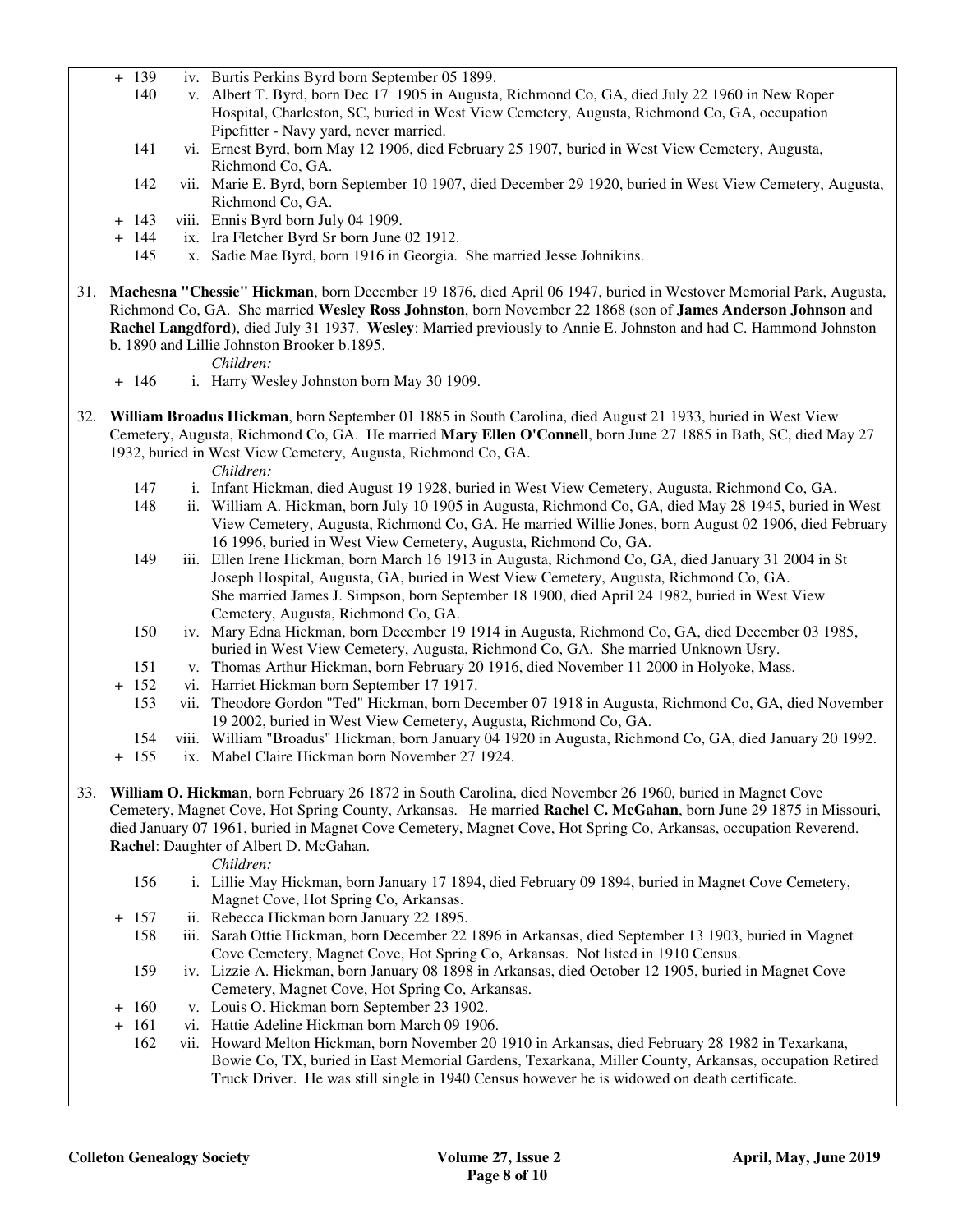34. **Jacob Charles Hickman**, born October 23 1877 in South Carolina, died April 02 1951 in Bowie County, TX, buried in Rose Hill Cemetery, Taxarkana, Bowie Co, TX, occupation Retired Farmer. Census for 1910 has wife as Nannie Hickman He married (1) **Nannie Unknown**.

*Children:*

- + 163 i. Alvin Charles Hickman born November 19 1898.
	- 164 ii. Alma A. Hickman, born August 14 1900 in Texas, died March 08 1985. She married L. O. Cox, December 31 1920 in Hot Springs, Arkansas.
	- 165 iii. Archie Hickman, born about 1904.
	- 166 iv. May Hickman, born about 1906.
	- 167 v. Gussie Hickman, born about 1908.
	- 168 vi. Oren Hickman, born September 08 1912 in Texas, died April 25 1990, buried in Hillcrest Cemetery, Texarkana, Bowie Co, TX. He married Lorena Stewart, August 08 1936 in Miller County, Arkansas.
	- 169 vii. Pauline Hickman, born about 1915 in Texas.
- He married (2) **Abbie Corrine Stevens**, born in Texas (daughter of **Henry Clay Stevens** and **Larissa Rudie Dixon**). *Children:*
	- 170 viii. Mary Chalene Hickman, born August 10 1921 in Arkansas, died October 30 1998, buried in Rose Hill Cemetery, Texarkana, Bowie Co, TX. She married Unknown Spear.
	- 171 ix. M. L. Hickman, born about 1923 in Arkansas.
- + 172 x. Burna Dean Hickman born December 05 1924.
	- 173 xi. Jack Oswell Hickman, born June 09 1927 in Texarkana, Bowie Co, TX, died May 14 1985 in Mount Pleasant, Titus County, TX, military United States Navy Veteran of World War II, buried in Chapelwood Memorial Gardens and Mausoleum, Wake Village, Bowie Co, TX. He married Frances Ellen Braddock, born September 24 1925 in Texarkana, Bowie Co, TX (daughter of James Braddock and Minnie W. Hawkins), died October 24 1992, buried in Chapelwood Memorial Gardens and Mausoleum, Wake Village, Bowie Co, TX.
	- 174 xii. June Marie Hickman, born January 25 1929 in Texas.
- 35. **Lilly Belle Hickman**, born October 24 1876 in South Carolina, died December 20 1946 in Los Angeles, Los Angeles Co, CA, buried in Rosemound Cemetery, Commerce, Hunt Co, TX. She married **Augustus H. Daughtry**, January 03 1894 in Arkansas, born 1856 (son of **Augustus Daughtry** and **Elizabeth Parker**), died 1941, buried in Rosemound Cemetery, Commerce, Hunt Co, TX.

*Children:*

- + 175 i. Lunor Aswald Daughtry born December 01 1894.
- + 176 ii. Esther Marie Daughtry born January 12 1899.
	- 177 iii. Floyd Jacob Daughtry.
	- 178 iv. Harrison Lynn Daughtry.
	- 179 v. Gussie Marvaline Daughtry.
- 38. **Rubin Richard Smoke**, born about 1878 in Colleton Co, SC, died 1960, buried in Magnet Cove Cemetery, Magnet Cove, Hot Spring Co, Ark. He married **Winnie A. York**, March 11 1900, born 1881, died 1955, buried in Magnet Cove Cemetery, Magnet Cove, Hot Spring Co, Ark.

- + 180 i. James Lewis Smoke born June 21 1901.
- + 181 ii. Rubin Cline Smoke born November 13 1903.
	- 182 iii. Velma E. Smoke, born December 12 1905, died May 10 1986, buried in Ten Mile Cemetery, Lonsdale, Sline Co, Ark. She married John Thomas McDougal, born March 14 1893 (son of James R. McDougal and Victoria Unknown), died December 15 1968, buried in Ten Mile Cemetery, Lonsdale, Sline Co, Ark.
	- 183 iv. Melvie E. Smoke, born about 1909.
- + 184 v. George Johnnie Smoke born March 20 1911.
- + 185 vi. Raymond Leroy Smoke born September 17 1913.
- + 186 vii. Opal Mellie Smoke born October 03 1915.
- + 187 viii. Annie Belle Smoke born Sep 08 1918 1919.
- 188 ix. Magdeline R. Smoke, born about 1921. She married Pete McMahan, June 04 1939.
	- 189 x. Marnette V. Smoke, born December 20 1924, buried in Magnet Cove Cemetery, Magnet Cove, Hot Spring Co, Ark. She married Dwayne Mountcastle, November 08 1945, born February 08 1918, died March 07 1992, buried in Magnet Cove Cemetery, Magnet Cove, Hot Spring Co, Ark, military TEC 5 Veteran World War II United States Army.